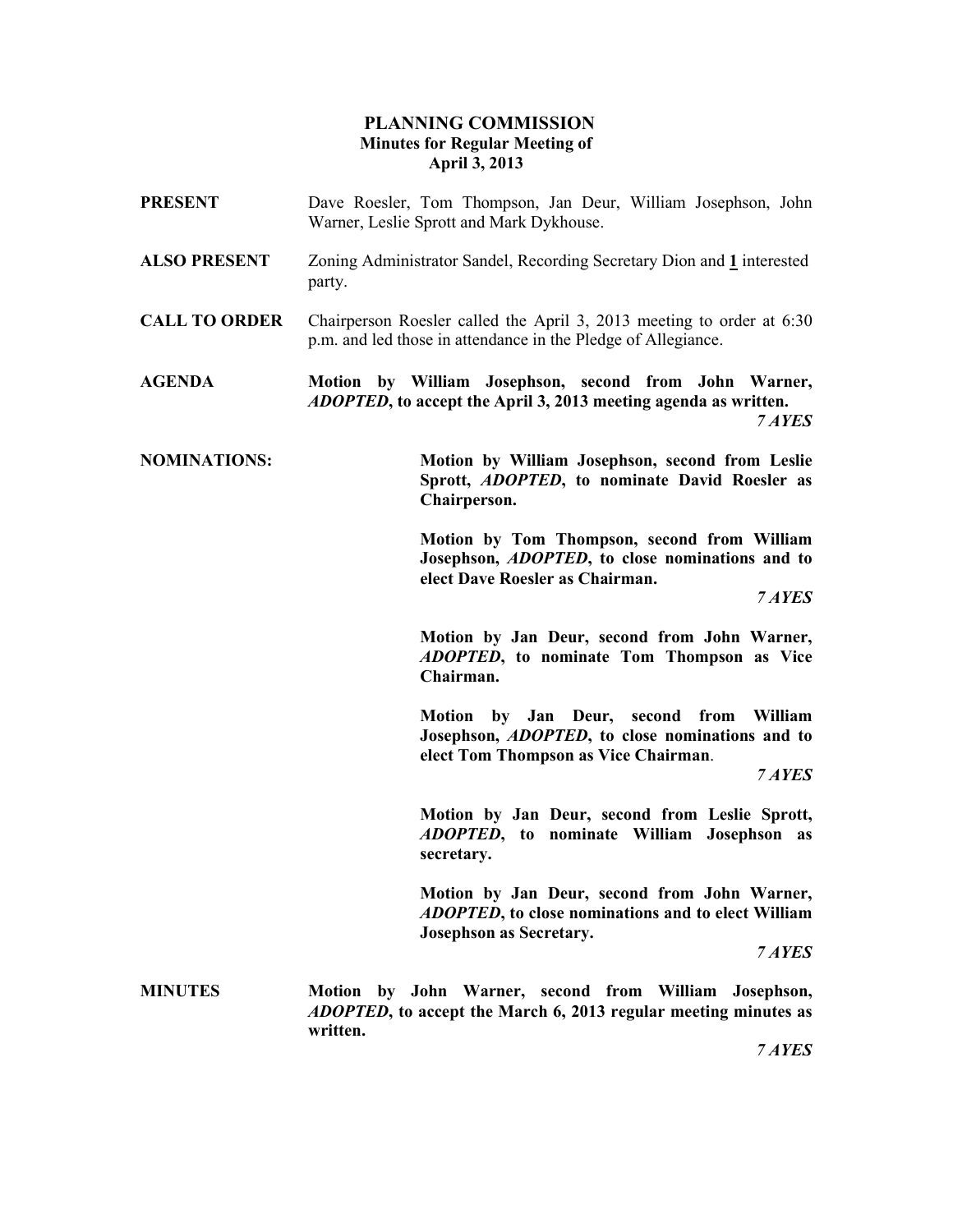## PUBLIC COMMENT

None

### NEW BUSINESS

None

### OLD BUSINESS

### 1. Reports from Sub-Committees

• Article III, General Provisions, Section 3.17 – Excavations, Holes or Ponds

## SECTION 3.17 EXCAVATIONS, HOLES OR PONDS

- A. The construction, maintenance, or existence within the Township of any unprotected, unbarricaded, open or dangerous excavations, holes, pits, or wells, *including dams and* weirs which constitute or are likely to constitute a danger, spread of disease, stagnation or menace to the public health, safety, or welfare, are hereby prohibited. These requirements are set forth to <del>provide for the regulation to</del> protect the health, safety, and general welfare of the residents of the township.
- B. All Any ponds with to be constructed having a surface area of more than one (1) acre (43,560 sq ft) or multiple ponds on lots or parcels containing a minimum area of ten  $(10)$  acres shall be are subject to the requirements set forth in Section 3.17 C., reviewed by the Planning Commission for Special Land Use approval and such conditions as imposed by the Planning Commission.
- C. Ponds may be constructed with a surface area of not more than one (1) acre  $(43,560 \text{ sq})$  $f(t)$  on lots or parcels containing a minimum area of five (5) acres in all Zoning Districts subject to the following requirements:
	- 1. The applicant shall submit an application form and pay an application fee as established by the Township board, and submit a surety bond in the amount of five thousand dollars (\$5000), acceptable to the Township. The permit shall be issued if it is determined by the Zoning Administrator that the applicant will meet all requirements of this Section. All work must be completed within six months. The Zoning Administrator may extend the time needed for construction for good cause upon written application prior to the expiration of the six (6) month period. The surety bond shall not be released until all work has been completed in a satisfactory manner compliance with this section and will shall be forfeited to the Township if all work is not completed in a timely manner compliance with the permit, the Township Zoning Ordinance <del>herewith</del> and within the time limit established herein. The proceeds of any bond forfeited hereunder may be used by the Township to restore any partially completed pond to a safe condition. Any property owner who applies for a pond permit must at the time of making application agree to allow the Township, its agents, or any third party contractor hired by the Township to come on to the property owner's premises to inspect the pond or to make any physical changes necessary to prevent the pond from becoming a nuisance or hazard. The property owner shall also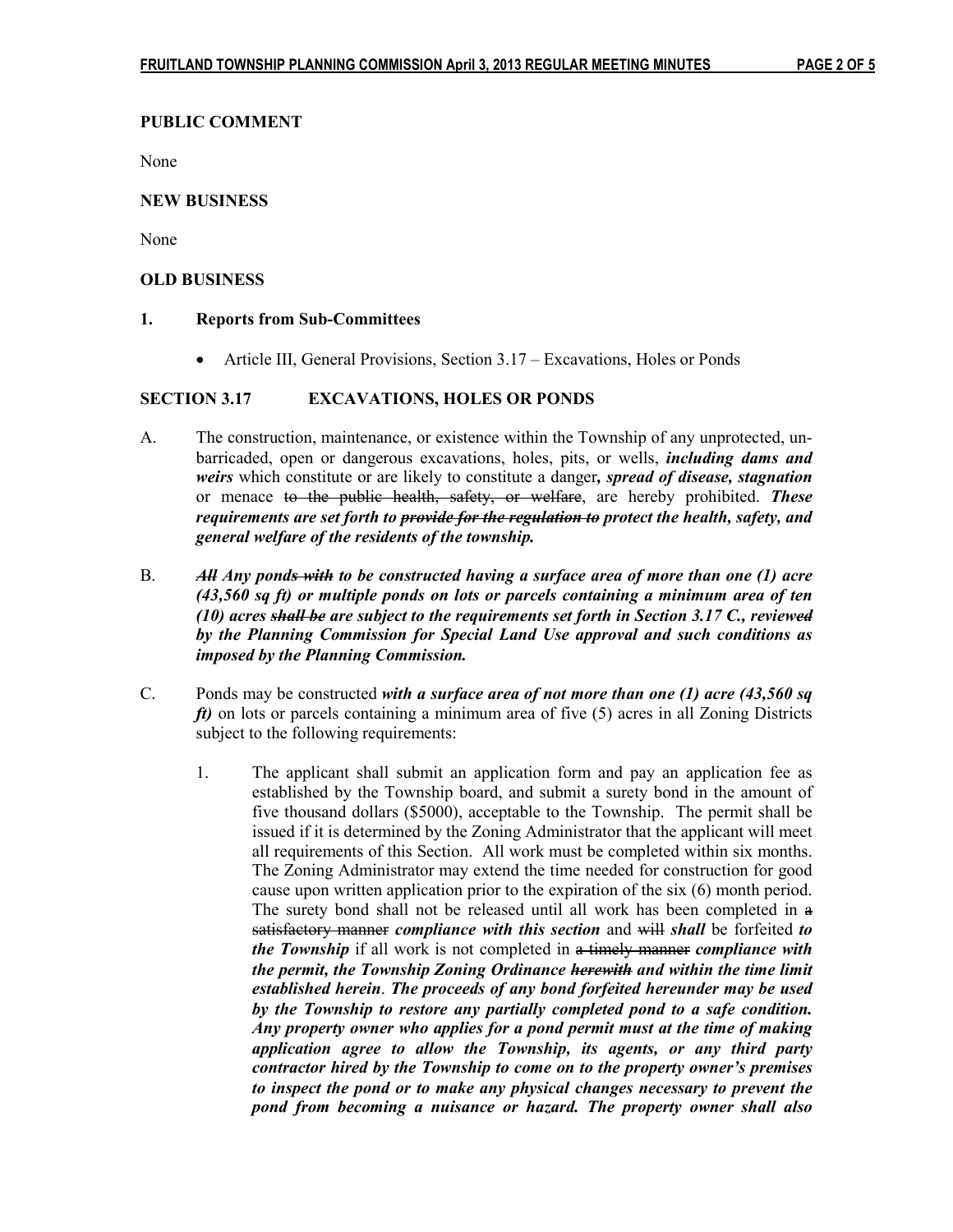## agree, at the time of making application to pay all sums necessary to prevent any partially completed pond from becoming a nuisance or hazard, that are in excess of any forfeited bond.

- 2. Any excavation to a depth of more than two (2) feet covering more than one thousand (1000) square feet in contiguous area shall be considered a pond unless otherwise determined by the Zoning Board of Appeals.
- 3. Ponds shall be permitted in the front yard with a minimum front yard setback of one hundred (100) feet from the road right-of-way.
- 4. There shall be a minimum setback of one hundred (100) feet from the outside edge of any pond excavation to any dwelling and minimum setback of one hundred (100) feet from any property line.
- 5. There shall be a minimum *distance of separation* from any septic tank or  $\frac{d\mathbf{H}}{dt}$ sewage disposal field of not less than one hundred (100) feet from any portion of any pond.
- 6. Ponds shall be constructed and the material from the pond excavation shall be placed in such a manner that will prevent runoff, overflow, spillage, or seepage from encroaching on property owned by  $\frac{a + b + c}{b}$  and *adjoining property* owner.
- 7. Ponds shall be constructed such that there is no slope in excess of  $53:1$  (five three feet horizontal to one (1) foot vertical) until the water depth of the pond exceeds five (5) feet. In no case shall any slope exceed 2:1.
- 8. Applicant shall not haul excavated material from the property in an amount exceeding one thousand (1000) cubic yards without first obtaining a Special Land Use permit for surface mining from the Township.
- 9. The proceeds of any bond forfeited hereunder may be used by the Township to restore any partially completed pond to a safe condition. Any property owner who applies for a pond permit must at the time of making application agree to allow the Township, its agents, or any third party contractor hired by the Township to come on to the property owner's premises to inspect the pond or to make any physical changes necessary to prevent the pond from becoming a nuisance or hazard. The property owner shall also agree, at the time of making application to pay all sums necessary to prevent any partially completed pond from becoming a nuisance or hazard, that are in excess of any forfeited bond. Moved language to C 1.
- D. Applications for Applicants seeking to construct ponds larger than five (5) acres and/or ponds which are to be located within five hundred (500) feet of a lake, river, stream, or open county drain shall be required to be submitted applications to the **Michigan Department of Environmental Quality** State of Michigan Department to which determines the extent to which the Natural Resources and Environmental Protection Act, Public Act 451 of 1994, applies to the proposal and also to apply for soil erosion permit with the Muskegon County Public Works Department.
	- Article XIV, Special Land Uses, Section 14.04 Special Land Use Specific Requirements

# SECTION 14.04 SPECIAL LAND USE SPECIFIC REQUIREMENTS

The general standards and requirements of this ordinance are basic to all Special Land Uses. The specific and detailed requirements set forth in the following Section relate to particular uses and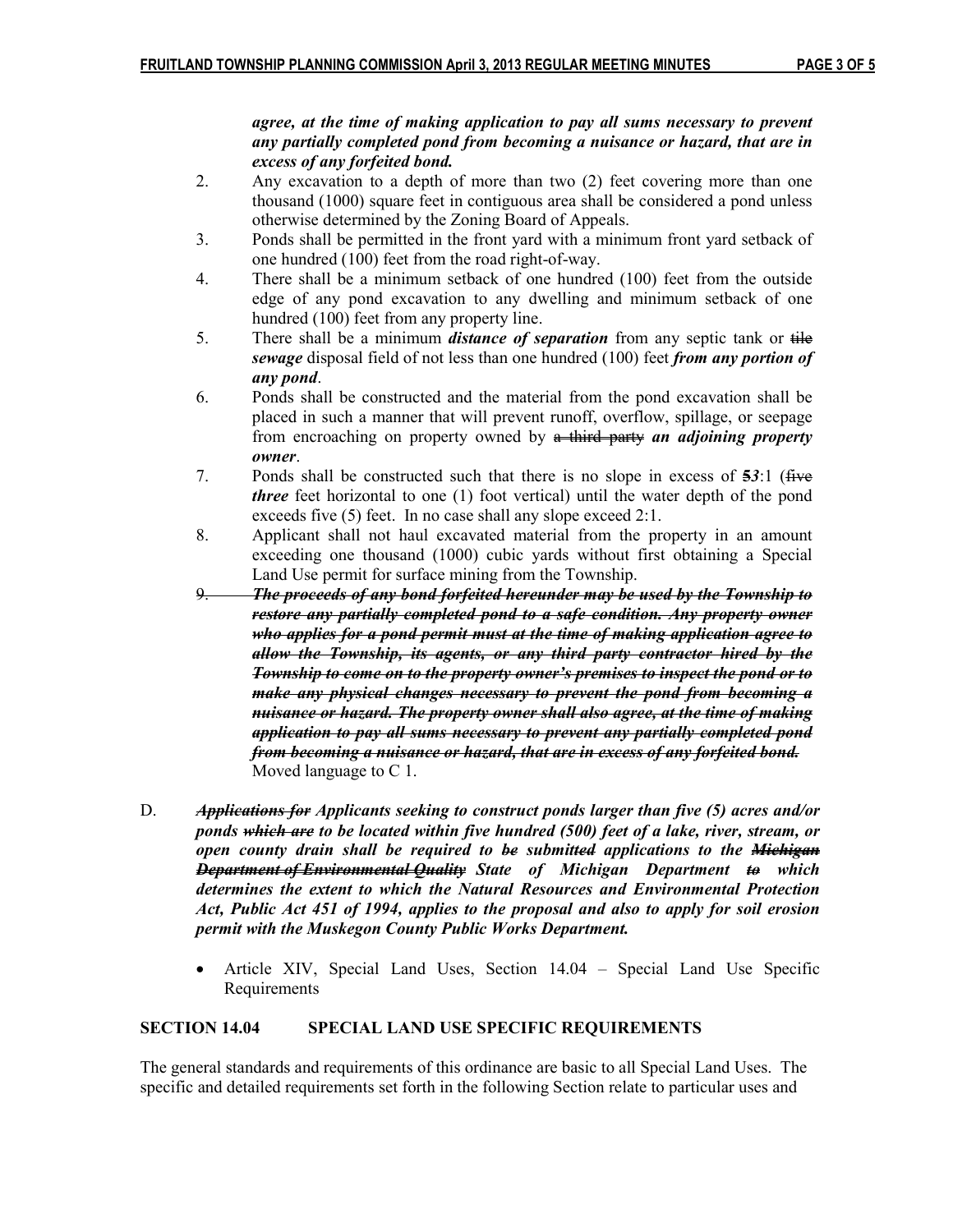are requirements, which must be met by those uses in addition to the foregoing general standards, and requirements.

- KK. Ponds exceeding one (1) acre of surface area.
	- 1. All requirements of Article III, General Provisions, Section 3.17 Excavations, holes or ponds must be met in addition to the requirements of this section.
	- 2. A pond or ponds totaling more than one (1) acre must be located on a parcel of a minimum of ten (10) acres and the surface area of said pond must not exceed 20% of the parcel size.
	- 3. State approval shall be required prior to the construction of any pond over five (5) acres in size.
	- 4. The regulations herein also pertain to a retention/detention pond for a site.
	- 5. An engineered assessment of the site indicating how the surface waters of the pond will be obtained, ex: ground water, precipitation water, well supplied water or a combination of these and estimation of evaporation rates from the pond.
	- 6. A detailed topographical survey of the site with 1 foot contour intervals detailed enough to indicate both drainage and emergency drainage patterns.
	- 7. Precautions shall be taken to ensure that the existence and/or use thereof will not cause the spread of disease, stagnation, or otherwise provide conditions dangerous or injurious to the public health or welfare. These requirements are set forth to provide for the regulation of ponds larger than one (1) acres to protect the health, safety, and general welfare of the residents of the township, preserve surface and ground water resources of the township, and so said pond may not have an adverse effect upon the township. (See Section 3.17 A., parts of this language was added)

\*\*\*\*\*\*\*\*\*Ponds exceeding one (1) acre of surface area will need to be added under Uses Permitted by Special Land Use in each Zoning District also.\*\*\*\*\*\*\*\*\*

> Motion by John Warner, second from Jan Deur, ADOPTED, to accept language as written above and put on list for Public Hearing to be set.

> > 7 AYES

• Article III, General Provisions, Section 3.08 – Accessory Buildings and Uses

After brief discussion of recommendation of the sub-committee to not do any amendment and leave the two hundred (200) feet from the road right-of-way if located in the front yard, between the house and road in the RR, LDR, MDR, MHDR, and HDR Districts, consensus was to have the sub-committee work on a proposed sliding scale according to size and bring a recommendation back to the Commissioners.

• Signs

The proposed language was sent to Attorney Even for review and he has some questions. The subcommittee will meet with him on Monday April 8, 2013 at 8:00 a.m. and will report back at the next meeting.